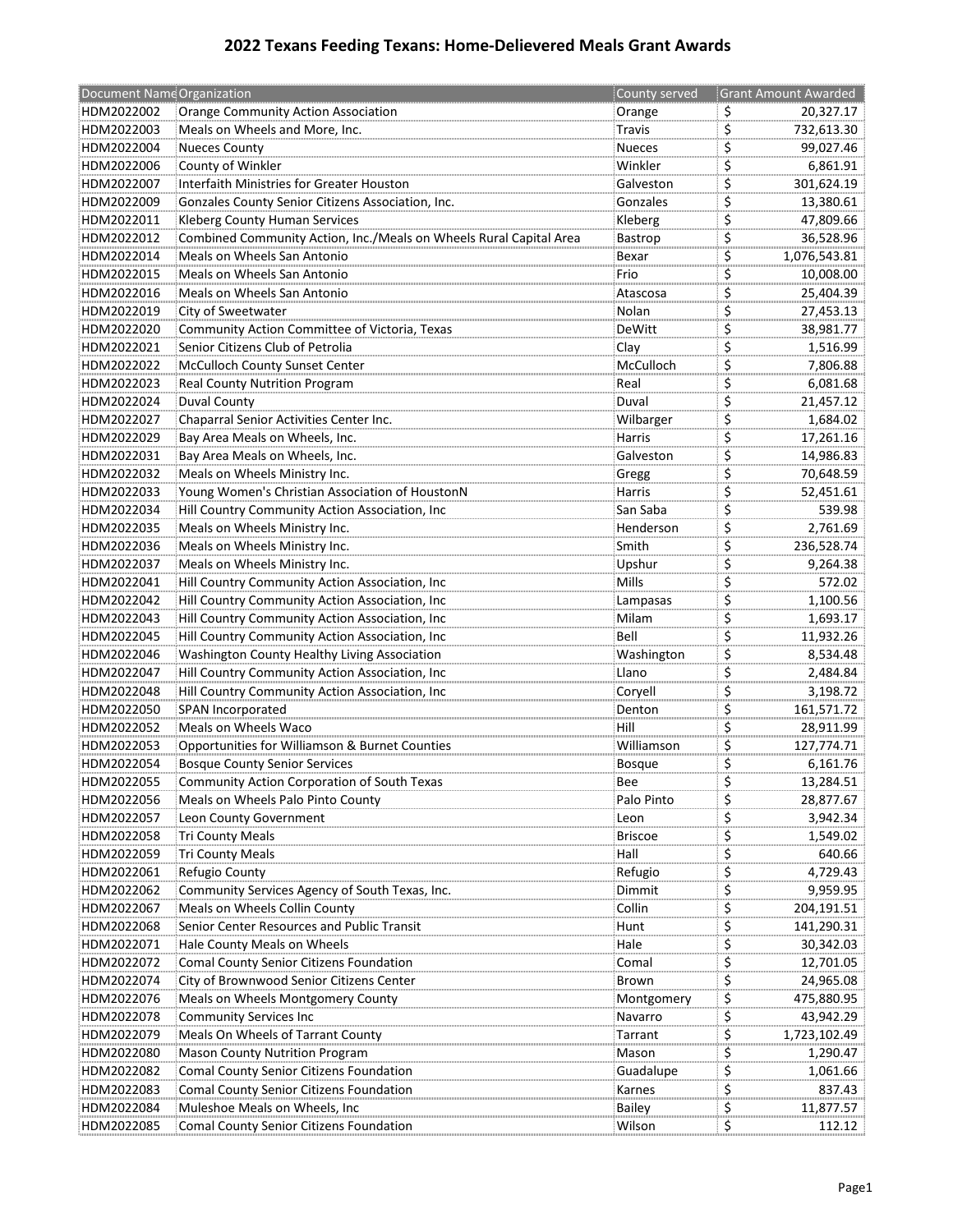## **2022 Texans Feeding Texans: Home‐Delievered Meals Grant Awards**

| Document NameOrganization |                                                                        | County served        | <b>Grant Amount Awarded</b> |
|---------------------------|------------------------------------------------------------------------|----------------------|-----------------------------|
| HDM2022089                | San Augustine County                                                   | San Augustine        | \$<br>5,125.27              |
| HDM2022092                | Jewish Family Service of Dallas Incorporated                           | <b>Dallas</b>        | \$<br>8,731.26              |
| HDM2022093                | Yoakum County                                                          | Yoakum               | \$<br>8,374.32              |
| HDM2022096                | Evelyn Rubenstein Jewish Community Center                              | Harris               | \$<br>102,091.18            |
| HDM2022099                | Meals on Wheels Waco                                                   | Falls                | \$<br>17,210.83             |
| HDM2022101                | Meals on Wheels Waco                                                   | McLennan             | \$<br>181,914.91            |
| HDM2022103                | <b>Cleveland Senior Citizens</b>                                       | Liberty              | \$<br>49,001.20             |
| HDM2022105                | Combined Community Action, Inc./Meals on Wheels Rural Capital Area     | Blanco               | \$<br>5,052.05              |
| HDM2022107                | Combined Community Action, Inc./Meals on Wheels Rural Capital Area     | Caldwell             | \$<br>28,305.65             |
| HDM2022109                | Combined Community Action, Inc./Meals on Wheels Rural Capital Area     | Fayette              | \$<br>23,816.47             |
| HDM2022111                | Combined Community Action, Inc./Meals on Wheels Rural Capital Area     | Hays                 | \$<br>50,676.07             |
| HDM2022113                | Combined Community Action, Inc./Meals on Wheels Rural Capital Area     | Lee                  | \$<br>3,608.28              |
| HDM2022115                | Community Action Committee of Victoria, Texas                          | Victoria             | \$<br>40,095.55             |
| HDM2022117                | Community Action Corporation of South Texas                            | <b>Brooks</b>        | \$<br>14,117.36             |
| HDM2022119                | Community Action Corporation of South Texas                            | Jim Wells            | \$<br>44,402.19             |
| HDM2022121                | Community Action Corporation of South Texas                            | San Patricio         | \$<br>24,324.42             |
| HDM2022123                | Friends of Elder Citizens, Inc                                         | Jackson              | \$<br>12,069.54             |
| HDM2022125                | Friends of Elder Citizens, Inc                                         | Matagorda            | \$<br>20,716.14             |
| HDM2022129                | Interfaith Ministries for Greater Houston                              | Liberty              | \$<br>7,475.11              |
| HDM2022131                | Interfaith Ministries for Greater Houston                              | Harris               | \$<br>1,990,980.50          |
| HDM2022133                | Kleberg County Human Services                                          | Kenedy               | \$<br>1,082.98              |
|                           | Meals on Wheels of Palestine, Inc.                                     |                      |                             |
| HDM2022135                |                                                                        | Anderson<br>Cherokee | \$<br>19,155.68             |
| HDM2022137                | Meals on Wheels of Palestine, Inc.                                     |                      | \$<br>9,628.18<br>7.861.79  |
| HDM2022139                | Meals on Wheels of Palestine, Inc.                                     | Rusk                 | \$                          |
| HDM2022141                | Nutrition and Services for Seniors                                     | Hardin               | \$<br>91,076.08             |
| HDM2022143                | <b>Nutrition and Services for Seniors</b>                              | Jefferson            | \$<br>256,428.04            |
| HDM2022145                | Meals on Wheels of Texoma                                              | Cooke                | \$<br>47,486.50             |
| HDM2022147                | Meals on Wheels of Texoma                                              | Fannin               | \$<br>36,101.09             |
| HDM2022149                | Meals on Wheels of Texoma                                              | Grayson              | \$<br>221,201.12            |
| HDM2022151                | Opportunities for Williamson & Burnet Counties                         | <b>Burnet</b>        | \$<br>19,313.56             |
| HDM2022153                | Meals For The Elderly                                                  | <b>Tom Green</b>     | \$<br>166,233.22            |
| HDM2022155                | Meals For The Elderly                                                  | Runnels              | \$<br>7,432.33              |
| HDM2022158                | <b>Cleveland Senior Citizens</b>                                       | San Jacinto          | \$<br>6,365.40              |
| HDM2022159                | PRECINCT2GETHER INC                                                    | Harris               | \$<br>114,336.90            |
| HDM2022160                | City of Cross Plains Senior Center                                     | Callahan             | \$<br>11,147.27             |
| HDM2022161                | El Paso, County of                                                     | El Paso              | \$<br>125.738.33            |
| HDM2022162                | Knox County Aging Service                                              | Knox                 | \$<br>9,649.98              |
| HDM2022163                | Actions, Inc of Brazoria County                                        | Brazoria             | \$<br>86,463.69             |
| HDM2022164                | Lorenzo Senior Citizen's Association                                   | Crosby               | \$<br>7,244.01              |
| HDM2022165                | Hale Center Sr. Citizens Association, Inc.                             | Hale                 | \$<br>6,916.82              |
| HDM2022166                | Opportunities, Inc.                                                    | Hutchinson           | \$<br>1,230.98              |
| HDM2022167                | Community Connections of Lavaca County                                 | Lavaca               | \$<br>18,668.32             |
| HDM2022168                | Childress Meals on Wheels                                              | Childress            | \$<br>3,651.75              |
| HDM2022170                | Senior Citizens Services of North Texas, Inc. dba The Kitchen          | Wichita              | \$<br>158,728.20            |
| HDM2022171                | Hereford Senior Citizens Association                                   | Deaf Smith           | \$<br>27,946.43             |
| HDM2022172                | Meals On Wheels and Senior Services                                    | Rockwall             | \$<br>88,838.71             |
| HDM2022174                | Angelina County Senior Center                                          | Angelina             | \$<br>46,516.36             |
| HDM2022175                | Dietert Center                                                         | Kerr                 | \$<br>11,724.05             |
| HDM2022176                | The Friendly Door Inc                                                  | Wichita              | \$<br>6,415.67              |
| HDM2022178                | <b>Baytown Meals on Wheels</b>                                         | Harris               | \$<br>68,198.07             |
| HDM2022179                | Meals on Wheels of Odessa                                              | Ector                | \$<br>191,344.29            |
| HDM2022180                | Garza County Trailblazers, Inc.                                        | Garza                | \$<br>9,905.32              |
| HDM2022181                | <b>Menard County</b>                                                   | Menard               | \$<br>231.09                |
| HDM2022182                | Erath County Senior Citizens, Inc. dba Meals On Wheels of Erath County | Erath                | \$<br>56,235.78             |
| HDM2022183                | Freestone County Senior Services                                       | Freestone            | \$<br>17,538.02             |
| HDM2022184                | Callahan County Aging                                                  | Callahan             | \$<br>21,069.22             |
| HDM2022185                | Aransas County Council on Aging                                        |                      |                             |
|                           |                                                                        | Aransas              | \$<br>54,316.38             |